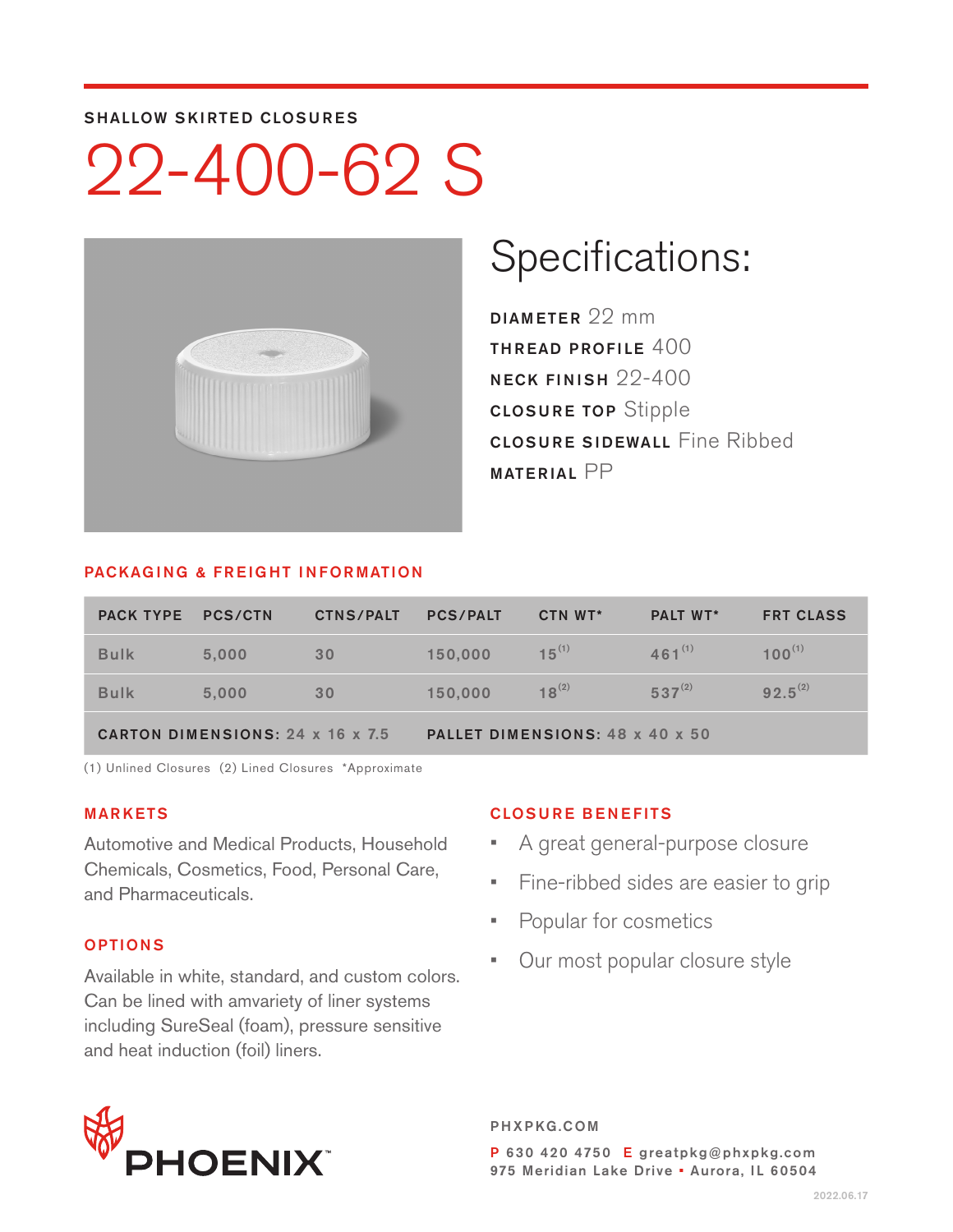### SHALLOW SKIRTED CLOSURES





| NOTES: (UNLESS OTHERWISE SPECIFIED)<br>1. ALL DIMENSIONS ARE IN INCHES.<br>2. SEE CHART FOR DIMENSIONAL TOLERANCE. |              |                                                                                      | $12.05.10$ Modified E Dimension |                                                      | DN.        |  |
|--------------------------------------------------------------------------------------------------------------------|--------------|--------------------------------------------------------------------------------------|---------------------------------|------------------------------------------------------|------------|--|
|                                                                                                                    |              | DATE                                                                                 | <b>DESCRIPTION</b>              |                                                      |            |  |
| THIS OR FACSIMILE THEREOF IS THE EXCLUSIVE PROPERTY OF                                                             |              | $'8$ <sup>TURNS</sup> 1-1/8<br>MAT'L<br>$ $ PITCH/TPI <b>125</b><br><b>TOLERANCE</b> |                                 | PP                                                   |            |  |
| PHOENIX AND MAY NOT BE REPRODUCED WITHOUT THE<br>EXPRESSED WRITTEN CONSENT OF PHOENIX. SOME OR ALL OF              | $\checkmark$ | ±0.1                                                                                 | <b>DRAWN</b>                    | $DATE$ $0R$ 19 10 SCALE<br><b>DMN</b><br>$2 \cdot 1$ | <b>REV</b> |  |
| THE ITEMS DEPICTED ON THIS DRAWING MAY BE COVERED BY                                                               | XX.          | ±0.02                                                                                |                                 |                                                      |            |  |
| <b>CURRENT PATENTS OR PATENTS APPLIED FOR BY PHOENIX.</b>                                                          |              | $XXX$ $\pm$ 0.010                                                                    |                                 | $22 - 400 - 62S$                                     |            |  |



PHXPKG.COM

P 630 420 4750 E greatpkg@phxpkg.com 975 Meridian Lake Drive • Aurora, IL 60504